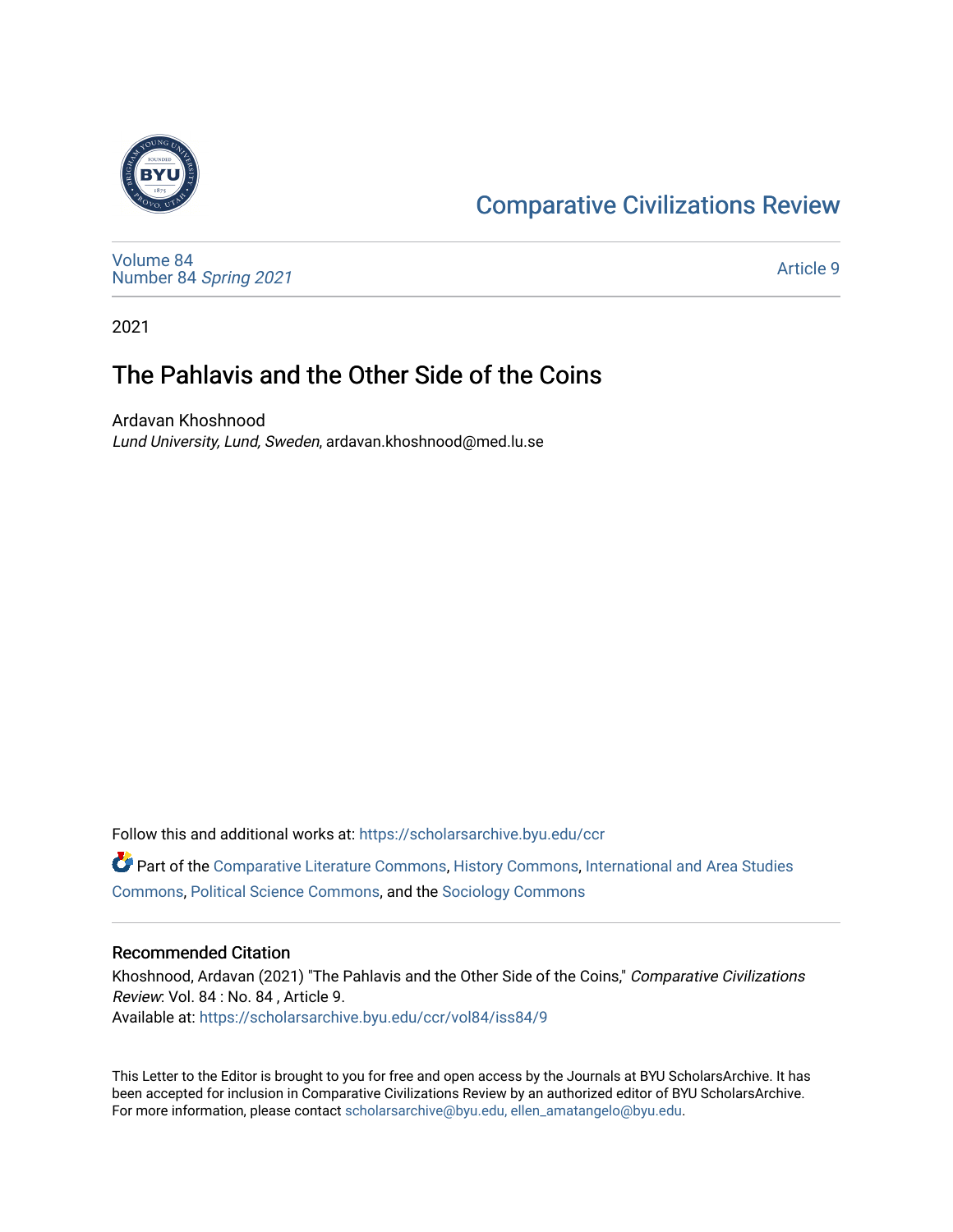## *Letter to the Editor*

### **The Pahlavis and the Other Side of the Coins**

Ardavan Khoshnood Lund University, Lund, Sweden ardavan.khoshnood@med.lu.se

It was with great interest that I read "Political Power of Iranian Hierocracies" by János Jany published in *Comparative Civilizations Review* (83, 2020: 67-102). Writing about Iranian history is not an easy task because historical points of view have been highly politicized. Such is particularly the case when discussing the Pahlavi dynasty, particularly its founder, Reza Shah Pahlavi, and his successor, Mohammed Reza Shah Pahlavi. It is therefore of major importance to be transparent and, when feasible, to present the varying views and schools of thought which may exist with respect to the Pahlavi dynasty (Khoshnood, 2019).

Jany's article is one-sided — very biased — regarding certain points that I shall endeavor to clarify by presenting the other side of the coins.

*Point 1. As a result of Reza Shah's pro-German policy during the 1930's, British and Soviet forces entered Iran in 1941, and the Shah abdicated in favor of his son (Jany (2020): 76).* 

For purely political and ideological reasons, the opponents of Reza Shah and the Pahlavi dynasty have attempted to attribute pro-Nazi sentiments and therefore pro-German policies to Reza Shah. Such attributions could not be more mistaken. That Reza Shah had pro-Nazi or pro-German tendencies is a myth. Based on matters related to national interests, Iran had political and economic ties with the German government, just like the ties which the Swedish government maintained with the Germans during World War II (Åmark, 2015, pp. 350 and 353-355). Even though the reasons for the allied occupation of Iran are complex, scholars have argued that the primary reason for the occupation was to secure the Iranian railway in order to enable it to transport supplies to the Soviet Army engaged, as it was, in its war against Nazi Germany, and to secure the Iranian oil fields (Farrokh, 2011, p. 269).

Regarding Iranian Jews, Reza Shah informed Adolf Hitler that these people were Iranians and that any harm to them would be viewed as a direct offense to the Shah himself. Hitler thus refrained from declaring Iranian Jews to be enemies of the Third Reich (Ross, 2019). As a result of the Shah's support, the Iranian Schindler, Abdol Hossein Sardari, who was Iran´s consul in Paris during World War II, saved thousands of Iranian Jews from certain death in German extermination camps (Mokhtari, 2012).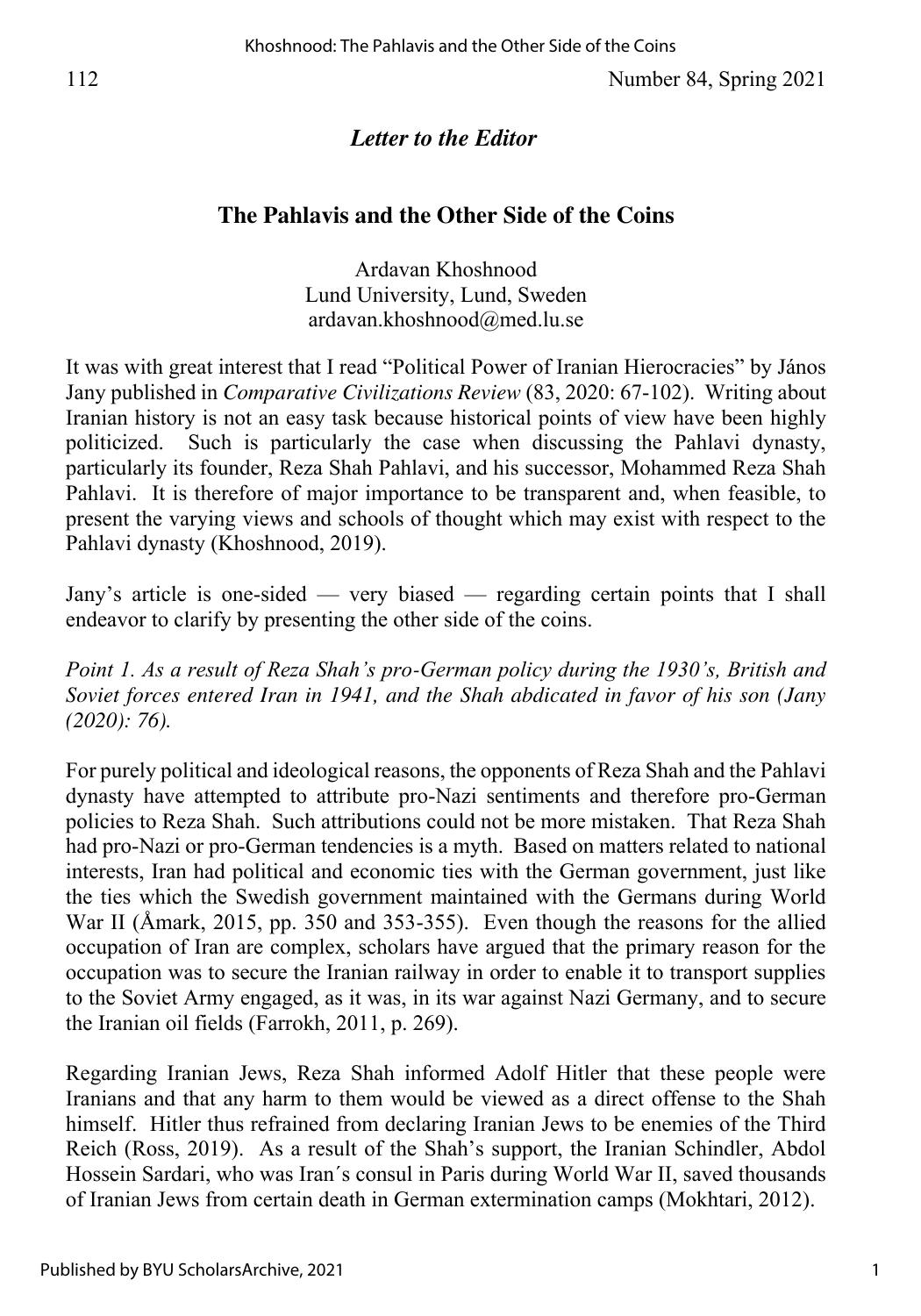*Comparative Civilizations Review* 113

That Reza Shah was in no way pro-Nazi was also clearly demonstrated by the way he modernized Iran and treated minorities. Orly Rahimiyan (2012) writes that "the Reza Shah era witnessed the repeal of all of the discriminatory laws applying to Jews. Jews were accorded the right to serve in the military and to enroll in state schools."

*Point 2. Mossadegh was finally removed from office in 1953 with the help of the CIA, Operation: Ajax (Jany (2020): 76).* 

Although it is unfortunately and commonly believed among academics that the CIA, through Operation Ajax, and MI6, through Operation Boot, removed Mossadegh from office, the truth is far more complex. Many scholars either reject the view that the CIA and MI6 contributed in any way to the fall of Mossadegh, or conclude that the roles of the CIA and of MI6 were insignificant (Afkhami, 2009; Bayandor, 2010 and 2019; Cooper, 2011 and 2019; Milani, 2009 and 2012; Mokhtari, 2008; Taheri, 2012; and Takeyh, 2013 and 2014).

There is much more to the story than that of Operation Ajax and Operation Boot.

*Point 3. The 1970's witnessed an economic boom fueled by rising income from the oil industry, and at the same time, controversies over land reform, which caused millions of people to become unemployed, forcing them to settle in cities to look for jobs, more often than not in vain (Jany (2020): 76).* 

Here, it is important to mention that the Iranian economy in 1977, just prior to the unrest that contributed to the downfall of the Shah, was in an impressive state. Iran´s gross domestic product (GDP) was 65 percent larger than that of Korea and 26 percent larger than that of Turkey. Also, when examining GDP rankings, Iran, in 1977, was ranked as the world´s 18th largest economy. Seventeen years earlier, it had ranked as the world's 19<sup>th</sup> largest economy (Chamlou, 2019).

In regard to unemployment rates, different sources present different rates. For this reason, it is of utmost importance to consult primary sources. Dr. Jahangir Amouzegar (1992), a prominent Iranian economist and former Minister of Finance and Minister of Commerce in Iran, states in an article that "Most specifically, Iran's prerevolution economy was far from stagnant: It was registering positive growth every year between 1963 and 1977, and unemployment was relatively small and localized." A year earlier, Amouzegar (1991, p. 59), had stated that "All through the 1970s, even to the very end, there was a shortage of labor in the country, as a whole, of both skilled and unskilled workers. Open unemployment remained very low — at 1 percent of the work force." He added that "The unemployment rate consequently declined from 3 percent of the labor force in 1976 to 2.9 percent in 1977 […]."

It is thus not correct to write, as does Jany, that "millions of people" were unemployed.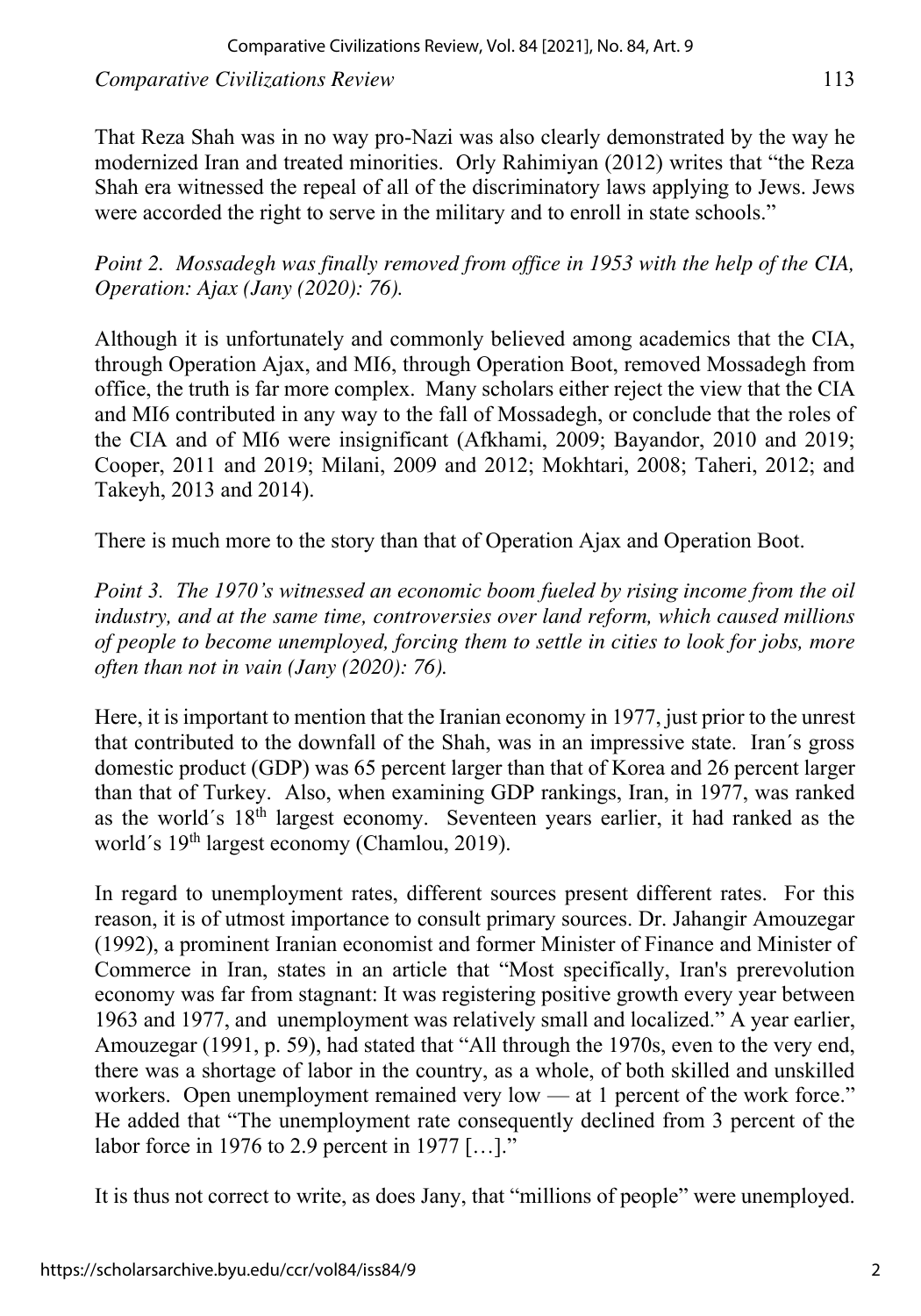114 Number 84, Spring 2021

*Part 4.* Since the army was not in full control of the situation the Shah fled the country *the next year and made the way free for Khomeini to return (Jany (2020): 77).* 

Unfortunately, there is a massive lack of studies as to why the Imperial military failed to gather behind the Shah and to bring order to the country. But to claim that the military was not in full control is wrong. Regrettably, Jany's article does not present any information about this matter.

Many experts consider that the Islamic revolution was the unanticipated outcome of a joint US-UK effort, encouraged by the West in general or made possible by it. The why's and how's of these events are beyond the scope of this brief letter. I refer the curious reader to various sources (e.g. Afkhami, 2009; Cooper, 2011; Evans, 2009; Hanke, 1998; Nahavandi, 2005; Shawcross, 1981). To establish an authoritative basis for my criticism, I refer here to Alexandre de Marenches, head of the French External Documentation and Counter-Espionage Service (SDECE), who informed the Shah that the US president, Jimmy Carter, had determined to overthrow him and replace him with someone else. De Marenches states that he "mentioned to the Shah the names of those in the United States who had been given [the] responsibility of seeing to his departure and replacement" and added that he also informed the Shah that he "had even taken part in a meeting where one of the questions for consideration was, 'How is the Shah's departure to be managed, and by whom shall he be replaced?'" (Ockrent, 1988, pp. 125- 126)

Even if one assumes that the US and the UK were behind the revolution, other inferences can be made. These can be more clearly understood through the words of the former NATO Supreme Allied Commander Europe, General Wesley Clark, who in an interview with Piers Morgan (2013) stated: "[…] We sent in an American general [Huyser] ...to tell the Iranian generals [to] back off. So for about 60 days we kept the military from intervening in Iran. During that period, the revolution coalesced, the military forces fell apart, extreme Islamists took over, and at that point the Carter administration said, 'oh my goodness, get the general to take control, don't let this happen.' And the general said, 'we waited too long, we have no forces, and a few months later all the generals had been shot,' and we have Iran today." In support of this statement by General Clark, Jimmy Carter (1995, p. 457) states: "He [Huyser] had dissuaded some of its [the military] leaders from attempting a coup".

It would thus, perhaps, be more correct to underline the passivity of the military with respect to foreign interventions.